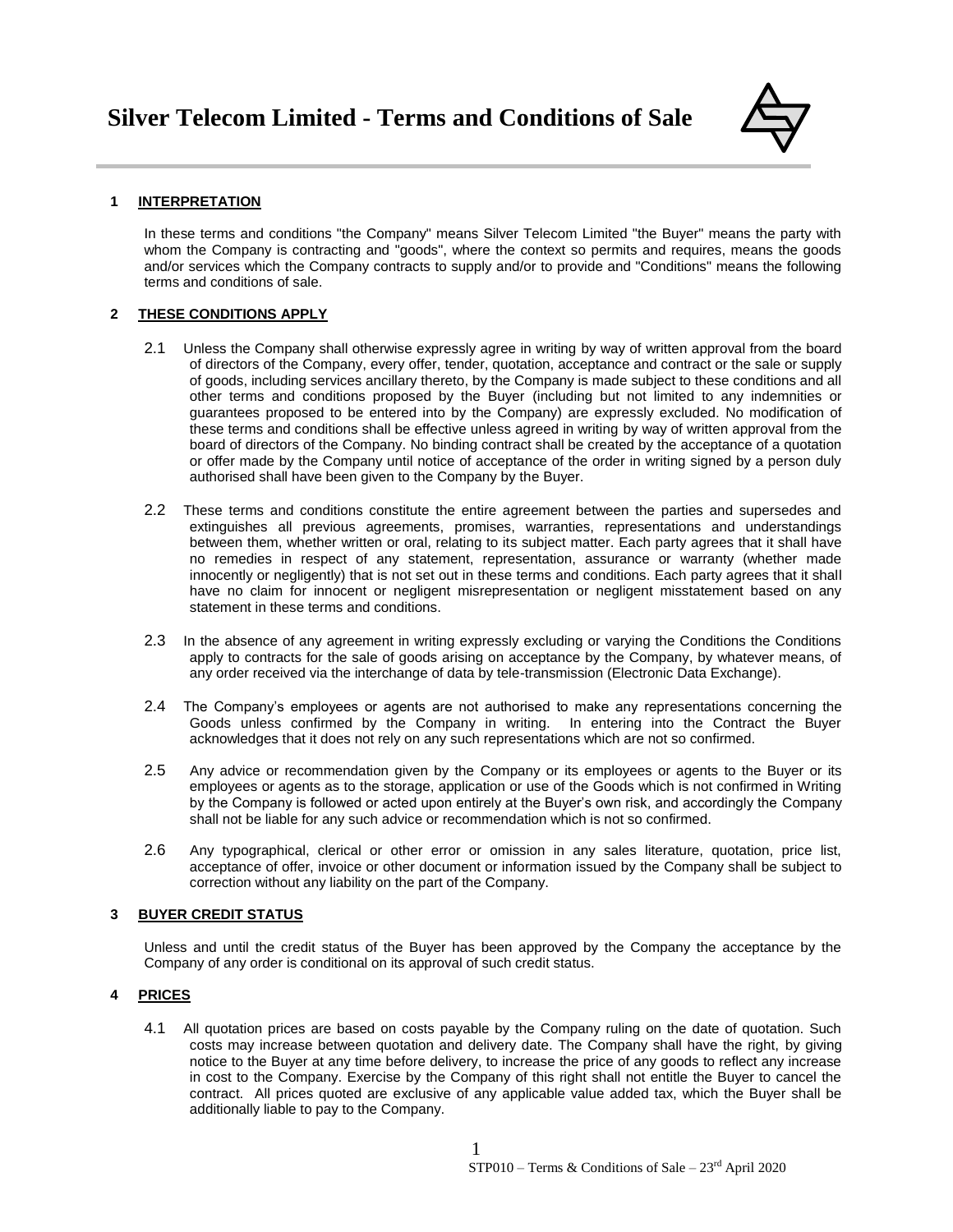- 4.2 The Buyer shall be responsible to the Company for ensuring the accuracy of the terms of any order (including any applicable specification) submitted by the Buyer, and for giving the Company any necessary information relating to the Goods within a sufficient time to enable the Company to perform the Contract in accordance with its terms.
- 4.3 Where any additional or changed information is submitted to the Company by the Buyer after the date of the Contract the Company reserves the right to increase prices to cover any additional costs (including additional overheads) incurred by the Company as a result of such alteration and/or to extend the delivery period.
- 4.4 All prices are ex works unless otherwise stated. Carriage by whatever method may, at the Company's option, be charged to the Buyer in addition.
- 4.5 The Company shall be entitled to charge at such rate as shall be fair and reasonable for all preliminary or development work which the Company carries out at the request of the Buyer.
- 4.6 The Company reserves the right to make any changes in the specification of the Goods which are required to conform with any applicable statutory or EC requirements or, where the Goods are to be supplied to the Company's specification, which do not materially affect their quality or performance.
- 4.7 No order which has been accepted by the Company may be cancelled by the Buyer except with the agreement in Writing of the Company and on terms that the Buyer shall indemnify the Company in full against all loss (including loss of profit), costs (including the cost of all labour and materials used), damages, charges and expenses incurred by the Company as a result of cancellation.
- 4.8 A quotation is available for acceptance for thirty days from the date thereof and lapses, if not previously accepted, at the end of that time.
- 4.9 The Company shall be entitled to make a surcharge for fulfilling any order with a value less than such minimum as the Company shall from time to time fix as its current minimum order price.
- 4.10 Where the Buyer requests items to be supplied with a Certificate of Conformance the Company reserves the right to make an extra and reasonable charge for providing such a certificate.

# **5 QUANTITY**

- 5.1 The price quoted is for the stated quantities only and not for materially lesser or greater quantities.
- 5.2 Unless otherwise agreed in writing the Company shall have the right to deliver a quantity of goods up to five per cent more or less than the quantity ordered, in which case any price agreed for such delivery shall be adjusted pro rata to the quantity of goods actually delivered.

## **6 SCHEDULE ORDERS**

- 6.1 A Schedule Order, when accepted by the Company, shall constitute authority for the manufacture of all goods in the Schedule Order. The Buyer shall be obliged to take delivery of and pay for all goods in the Schedule Order.
- 6.2 The Buyer shall take delivery of goods in a Schedule Order within twelve months from the date of acceptance of the Schedule Order by the Company.
- 6.3 The Buyer shall be entitled by notice in writing to bring forward or to postpone the date of delivery of goods in a Schedule Order but, unless the Company expressly otherwise agrees in writing, not in the case of custom goods by less than eight weeks' notice and in any other case by less than four weeks' notice. Delivery can only be delayed once and by a maximum of 1 month.
- 6.4 The Buyer shall at all times be liable to pay to the Company all costs and losses incurred by the Company in respect of goods in a Schedule Order including (but without limitation) those in respect of finished goods, work in progress, materials acquired by the Company for the purpose of fulfilling the Schedule Order and manufacturing tools.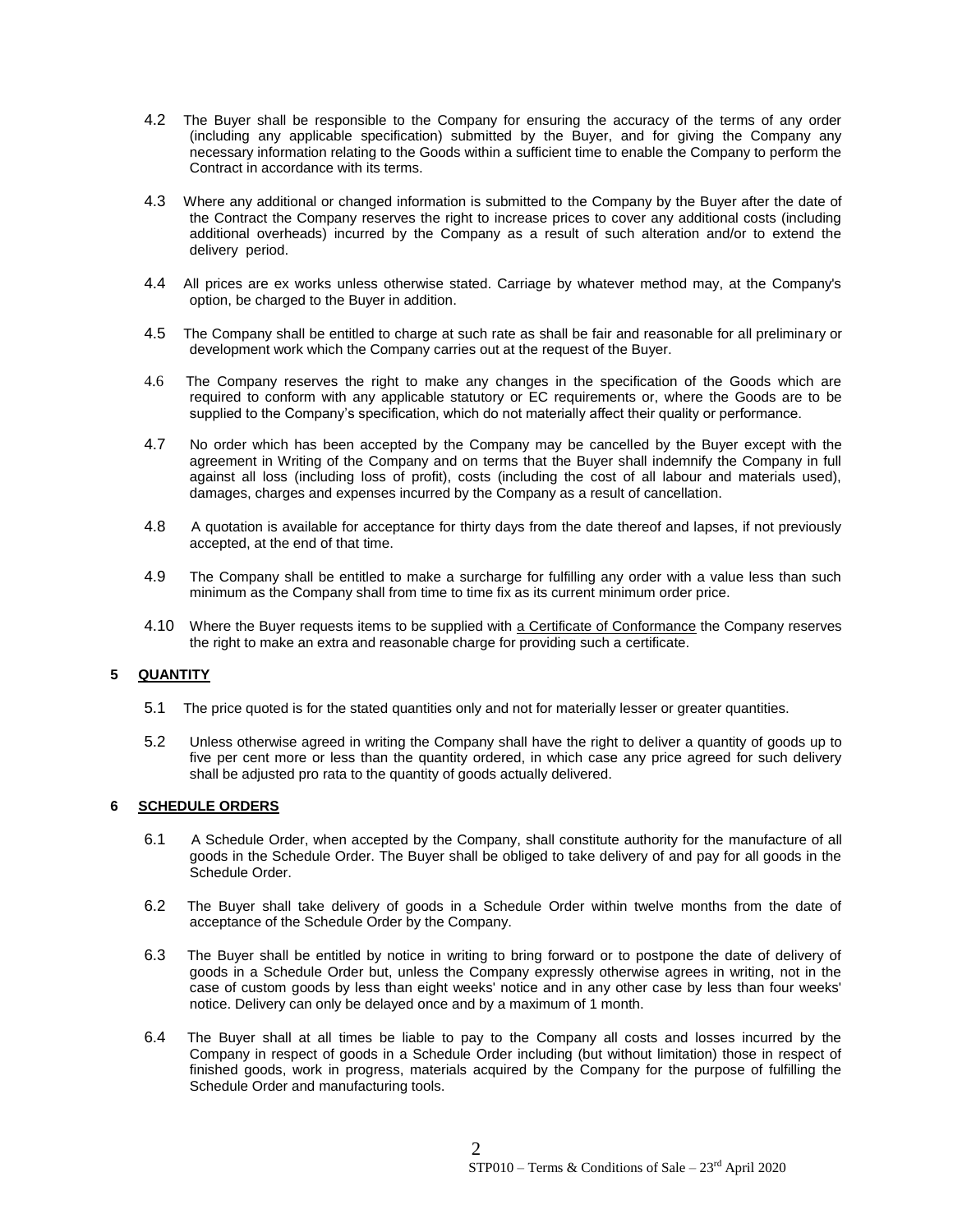## **7 INVOICING AND PAYMENT**

- 7.1 The Company will be entitled to invoice the Buyer on the date on which the goods are despatched. If the Company agrees at the request of the Buyer to defer delivery of any goods or suspends delivery of any goods in accordance with condition 7.8 or extends the delivery in accordance with condition 4.2 or 8.1, the Company will be entitled to invoice the Buyer for such goods on the date on which they would otherwise have been due for despatch.
- 7.2 In the case of contracts for the supply by the Company of custom goods, charges for design artwork and tooling charges may be invoiced by the Company at the time of shipment of the first prototype. Minor component or layout changes not affecting costs may at the Company's discretion be accepted without extra charge, provided notification is received in writing before design starts or within three working days of receipt by the Company of the Buyer's order, whichever is the earlier. The Company reserves the right to invoice at the time of shipment of the first prototype any additional design tooling or prototype manufacturing charges arising from changes requested by the Buyer after the contract has been entered into.
- 7.3 Unless the Company notifies the Buyer otherwise, payment is due, whether or not title to the goods has passed to the Buyer, thirty days after the date of invoice. The time of payment of the price shall be of the essence to the Contract.
- 7.4 Unless otherwise expressly agreed in writing by the Company, payment in full without discount shall be made in Pounds Sterling and the Buyer shall not be entitled for any reason to withhold payment of the amount shown on the invoice as due.
- 7.5 Payment is made and received only at the time when cash is handed to a duly authorised representative of the Company who issues an official written receipt therefor or when any cheque or draft sent or delivered to the Company is cleared and/or the Company's bank account credited with the relevant amount, and not at any earlier time.
- 7.6 If goods are for delivery outside the United Kingdom, the Company, unless otherwise agreed with the Buyer, shall be entitled to payment by irrevocable letter of credit confirmed by a bank approved in writing by the Company against the usual documents. The Buyer shall reimburse to the Company any costs and expenses which are incurred by the Company in receiving payment by irrevocable letter of credit.
- 7.7 The Company reserves the right to charge interest at the rate of three per cent per annum above Lloyds Bank Plc Base Rate for the time being on all overdue accounts from the due date until the date of actual payment.
- 7.8 If the Company fails to make any payment on the due date then, without prejudice to any other right or remedy available to the Company, the Company shall be entitled to:
	- 7.8.1 cancel the contract or suspend any further deliveries to the Company;
	- 7.8.2 accelerate the time for payment of all outstanding invoices so that they are all due and payable;
	- 7.8.3 appropriate any payment made by the Buyer to such of the Goods (or the goods supplied under any other contract between the Buyer and the Company) as the Company may think fit (notwithstanding any purported appropriation by the Buyer); and
	- 7.8.4 charge the Buyer interest (both before and after any judgment) on the amount unpaid, at the rate of 3 per cent per annum above Lloyds Bank base rate from time to time, until payment in full is made (a part of a month being treated as a full month for the purpose of calculating interest).
- 7.9 If the Company exercises its right to suspend delivery of goods in accordance with Condition 7.8 the dates for delivery of all goods under all contracts in existence at the time when the Company exercises such right of suspension shall, unless the Company otherwise decides, be postponed by a period equal in length to that of the delay in payment by the Buyer entitling the Company to suspend deliveries (or, if the suspension shall be in respect of payments due on more than one date, for the period during which the earliest such payment shall be delayed).
- 7.10 Time for payment is of the essence.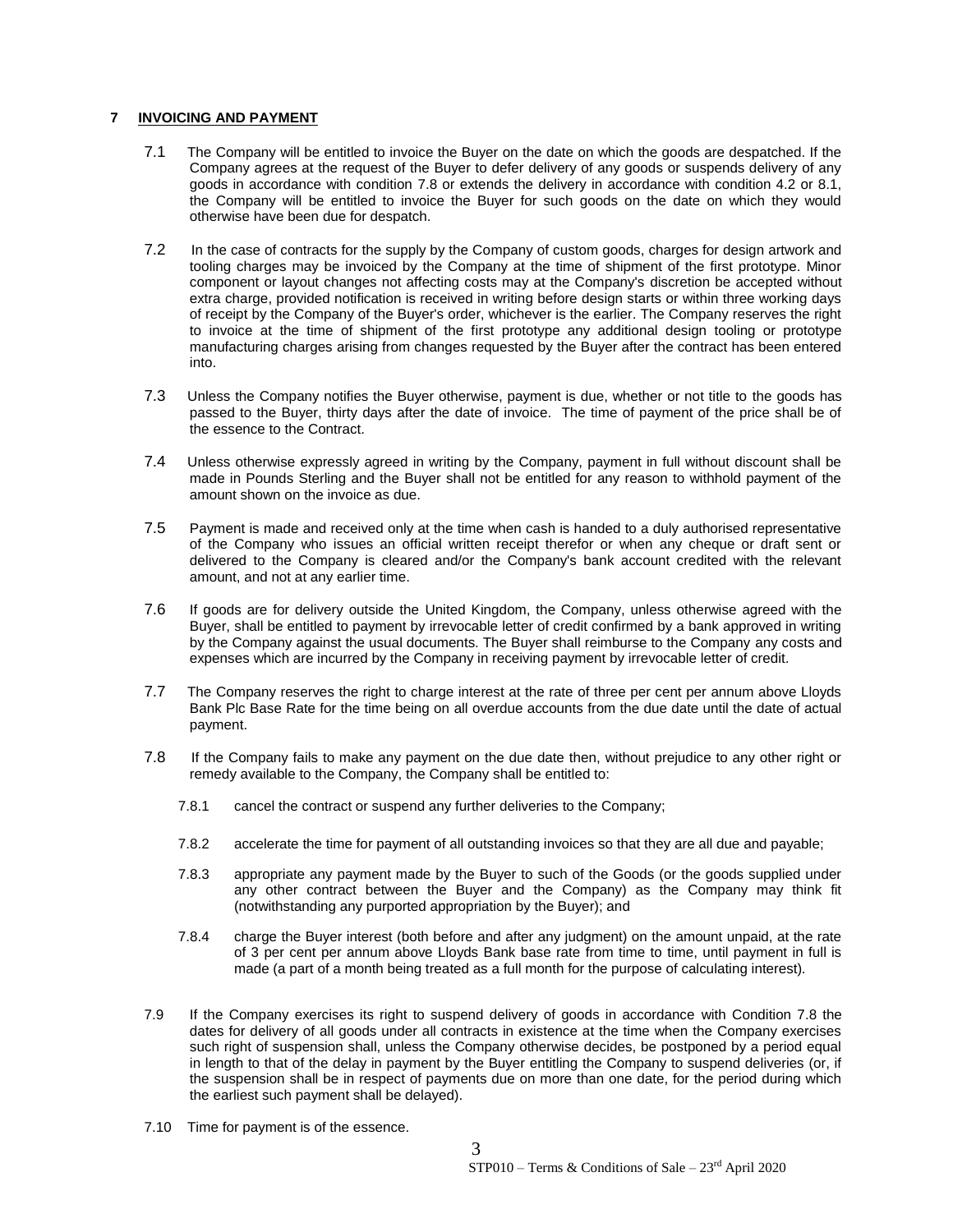## **8 MANUFACTURING SPECIFICATIONS**

- 8.1 Where any specification is to be supplied by the Buyer it must be supplied within fourteen days of the contract being entered into. Delay in the supply of such specification will entitle the Company to defer delivery of the goods.
- 8.2 Where goods have been supplied to the Buyer's specification, the Company accepts no liability for any defect in goods which meet that specification and the Buyer shall indemnify the Company against all actions, claims, costs and proceedings, in respect of such goods including claims that the specification or goods infringe(s) any patent (whether registered or patent pending), registered design, know-how, copyright, trade mark or other industrial or intellectual property right of any third party. The Company gives no warranty as to the fitness for any particular purpose of or as to the performance of goods so supplied to the Buyer's own specification and accepts no liability for clerical or stenographical errors on any drawings or specification provided by the Buyer.

# **9 DELIVERY**

- 9.1 Although the Company will make every effort to deliver on the agreed date, time for delivery is not of the essence of the contract. Any quoted delivery date or period is a business estimate only and is conditional on the Buyer, at the time of placing the order, providing the Company with such information concerning the Buyer's requirements as enables the Company to fulfil the order. The Company shall be not liable for any loss or damage whatsoever caused by delayed delivery of goods. Delay in delivery will not entitle the Buyer to rescind the contract.
- 9.2 Delivery of the Goods shall be made by the Buyer collecting the Goods from the Company's premises on the delivery date. In the event that the Company agrees to vary its delivery methods the means of delivery will be confirmed in the quotation as either a FOB Contract or a CIF Contract in which case the following terms shall apply:-
	- 9.2.1 In the event that it is agreed that the Goods shall be delivered on a FOB basis, the Goods shall be delivered to the Buyer by delivery on board the transporting vessel on the delivery date. The Company shall notify the Buyer that the Goods have been delivered on board. Title to and risk in the Goods shall pass to the Buyer upon such delivery being effected and the Buyer must thereafter insure the Goods. No claim for damaged Goods, shortages or non delivery will be accepted by the Company unless written notice of such damage or shortage is received by the Company within 21 days of receipt of delivery.
	- 9.2.2 In the event that it is agreed that the Goods shall be delivered on a CIF basis, the Goods shall be delivered to the Buyer at the Named Port on or before the delivery date. The Company shall procure a Contract of Carriage from dispatch until delivery on terms current in the trade for the benefit of the Buyer. The Goods shall be at the risk of the Buyer as they are loaded on board. The Company shall promptly tender to the Buyer a clean shipped bill of lading. The Buyer is responsible for insuring the goods
	- 9.2.3 The Buyer shall be responsible for complying with any legislation or regulations governing the exportation and importation of the Goods and carry out, where applicable, all customs formalities for the exportation of the Goods including obtaining at its own risk and expense any export and import licence or other official authorization. The Company will render the Buyer upon request, and at the Buyer's risk and expense, every assistance in obtaining any documents or equivalent electronic messages issued or transmitted in the country of delivery and/or origin which the Buyer may require for the export and/or import of the Goods and, where necessary, for their transit through any country.
	- 9.2.4 Unless otherwise agreed in writing between the Buyer and the Company, the Buyer shall insure the Goods from the point of delivery. The Company will provide the Buyer, upon request, any necessary information for procuring insurance.
- 9.3 The Buyer must notify the Company by telephone of any non delivery or short delivery or loss or damage to goods in transit immediately upon delivery of the goods or of the invoice therefor (whichever is the earlier) and must confirm the same in writing within seventy two hours thereafter; the Buyer shall at the same time notify any carrier in writing of any such loss or damage and if relevant shall enter a note of the same on the carrier's receipt. If the Buyer fails to give notice as provided above and the Company is precluded from making recovery whether from any insurer or any other third parry in respect of the loss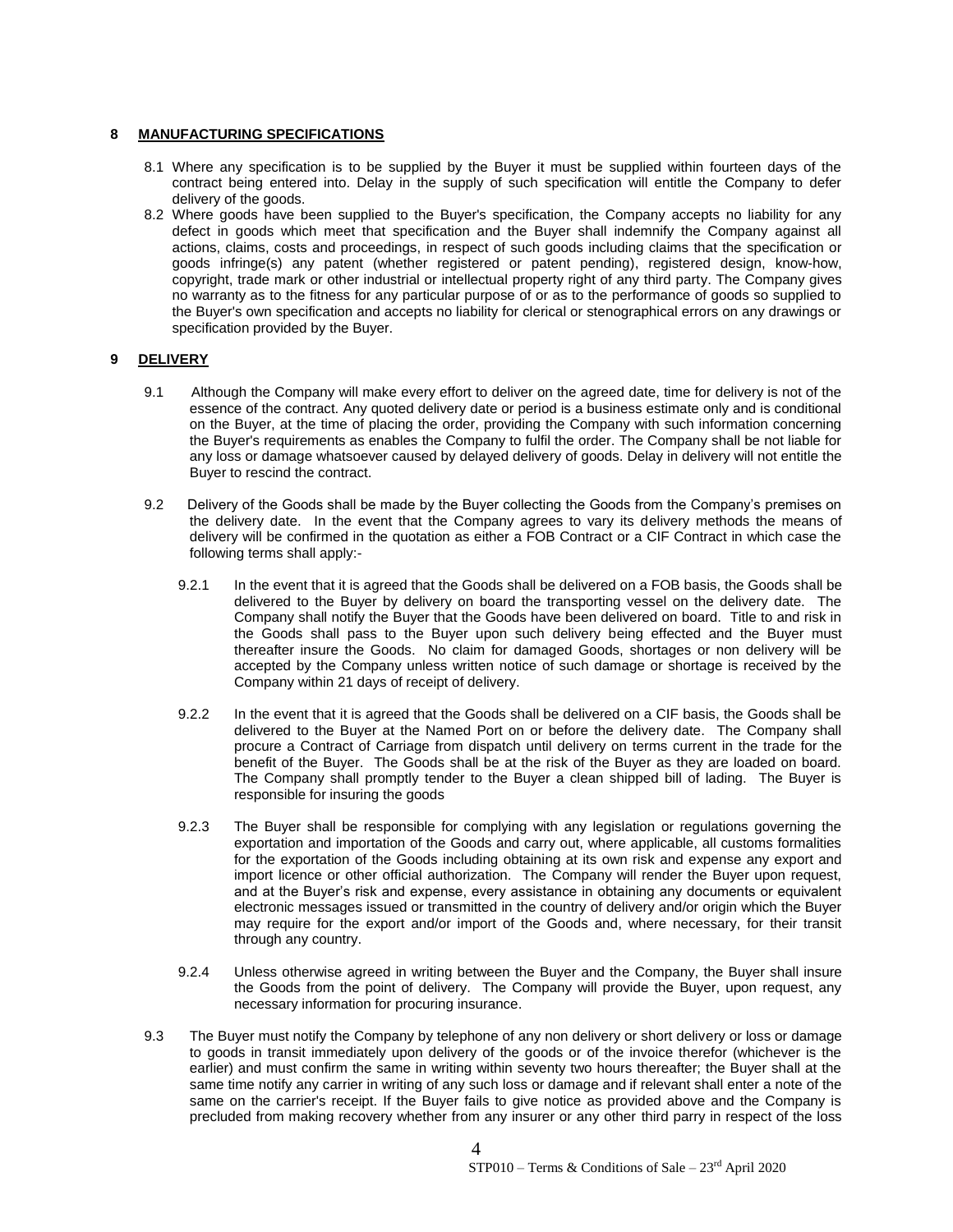or damage complained of then the Buyer shall be liable to pay for the goods as though no such loss or damage had occurred.

- 9.4 If any carrier of any consignment of goods receives an unqualified receipt therefor by or on behalf of the Buyer, the Company shall have no liability to the Buyer for loss of or damage in transit to such goods or for misdelivery or non-delivery thereof.
- 9.5 Unless otherwise agreed in writing the Company may at its discretion deliver the goods by instalments in any sequence.
- 9.6 If the goods are delivered by instalments each instalment shall be deemed to be the subject of a separate contract and no default or failure by the Company in respect of any one or more instalments shall avoid the contract in respect of goods previously delivered or undelivered goods.
- 9.7 The Buyer shall be responsible for unloading the goods. Personnel of the Company involved in such unloading shall be deemed to be under the control and direction of the Buyer. The Company shall have no liability for any act or omission of any such personnel done or failed to be done in the course of such unloading.
- 9.8 If the Company fails to deliver the Goods (or any instalment) for any reason other than any cause beyond the Company's reasonable control or the Buyer's fault, and the Company is accordingly liable to the Buyer, the Company's liability shall be limited to the excess (if any) of the cost to the Buyer (in the cheapest available market) of similar goods to replace those not delivered over the price of the Goods.

## **10 BUYER'S MATERIALS**

- 10.1 Where the Buyer provides the Company with materials and/or goods on which to work or for the manufacture of the goods the Buyer shall deliver to the Company's premises (as notified to the Buyer) all such materials and/or goods not less than 15 days in the case of card assemblies, 30 days in the case of box build and 10 days in any other case before the date of manufacture of the goods as notified by the Company to the Buyer. If the Buyer fails to deliver all the materials and/or goods to the Company's premises on the agreed date the Company shall have the immediate right to increase the price of the goods to cover any additional costs incurred by the Company as a result of the Buyer's delayed delivery and to revise any agreed delivery dates for the goods.
- 10.2 The Company shall accept liability for such materials and/or goods only as bailee and such liability shall be limited to the actual manufacturing costs of such materials and/or goods to the Buyer. In particular, the Company shall not be responsible for consequential loss in respect of any loss or damage occurring to such materials and/or goods.
- 10.3 Carriage of such materials and/or goods to the Company's premises or as ordered by the Buyer shall be at the Buyer's expense and risk.
- 10.4 The Company shall have a general lien on any such materials and/or goods for any amounts due and owing to the Company and the Company may, after seven days notice sell such materials and/or goods in order to recover amounts due and owing by the Buyer to the Company. The Company shall account to the Buyer for any balance of the proceeds of sale of such materials and/or goods which is outstanding after the deduction of all amounts owing to the Company by the Buyer and the expenses of the sale.

## **11 FAILURE TO TAKE DELIVERY**

- 11.1 If goods are ready for delivery and the Buyer fails to take delivery at the time required by the contract the Company shall be entitled:-
	- 11.1.1 to invoice such goods forthwith; and
	- 11.1.2 to charge at rates giving an economic return for the handling and storage of such goods, and for their insurance, from the date of invoice to the date when the Buyer takes delivery or the Company disposes of the same.
- 11.2 If the Buyer fails to take delivery within thirty days of date of invoice it shall be deemed to have repudiated the contract and without prejudice to any other right which it may have against the Buyer , the Company shall be entitled to resell the goods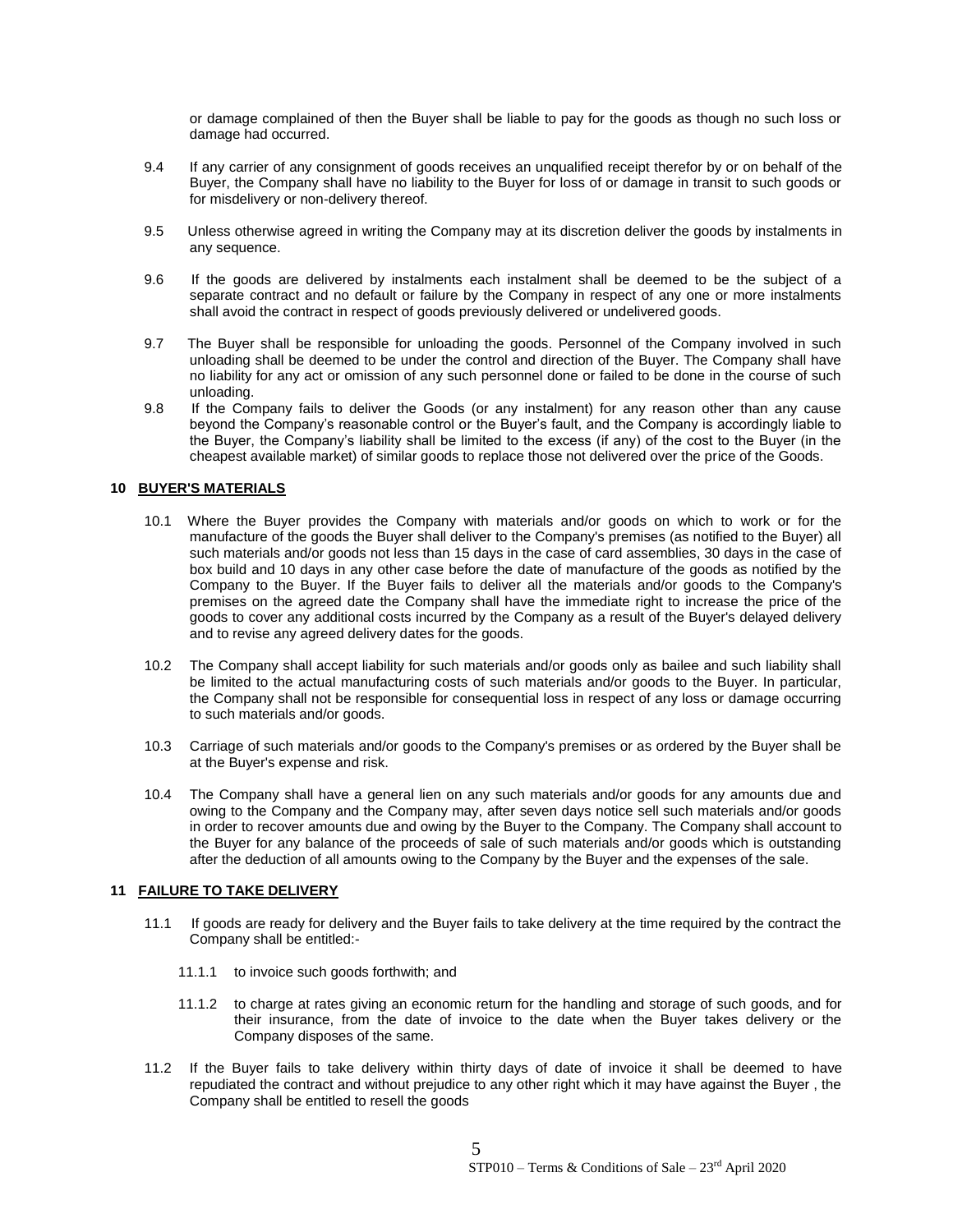#### **12 WARRANTY AGAINST DEFECTS**

- 12.1 The Company warrants that at the time when they leave the premises of the Company all goods correspond with their specification and are free from defect in material and workmanship for a period of 12 months provided that the Company's liability under this warranty shall be limited to either, at the Company's discretion, replacement of goods free of cost to the Buyer or payment by the Company to the Buyer of an amount not exceeding the original purchase price of the goods in respect of which notice of the defect is given to the Company within twelve months of the date of invoice and which are returned to the Company carriage paid within seven days of the Buyer first becoming aware of the defects.
- 12.2 The warranty contained in condition 12.1 above is given in lieu of and shall be deemed to exclude all other warranties and conditions whether express or implied and whether arising by common law statute or otherwise other than relating to title to the goods.
- 12.3 The warranty contained in condition 12.1 above does not apply to and the Company accepts no responsibility for defects in or for the performance of goods which have been tested in accordance with the Buyer's express contractual requirements and have satisfied such tests.
- 12.4 The Company shall be under no liability under the warranty contained in condition 12.1 if the total price for the Goods has not been paid by the due date for payment.
- 12.5 The warranty contained in condition 12.1 does not apply to and the Company accepts no responsibility for defects in goods or for the goods not conforming to specification or any failure in performance of the goods if the goods are defective or do not conform to specification or fail to perform as a result, direct or indirect, of including any material or part which the Company has purchased (1) from a supplier nominated by the Buyer or from whom the Company has been requested by the Buyer to purchase the same or (2) in circumstances in which the Buyer has limited the Company's choice of suppliers of the material or part to three or less suppliers.
- 12.6 Unless otherwise expressly agreed by the Company the warranty contained in condition 12.1 does not apply to and the Company accepts no responsibility for:
	- 12.6.1 damage occurring in transit;
	- 12.6.2 goods which have suffered or been subject to use otherwise than in accordance with the instructions or advice of the Company or undue wear and tear, accident, mis-use, improper application, neglect or overloading;
	- 12.6.3 consumable items;
	- 12.6.4 any liability in respect of any defect arising from fair wear and tear, wilful damage, negligence, abnormal working conditions, failure to follow the Company's instructions (whether oral or in writing), misuse or alteration or repair of the Goods without the Company's approval; or
	- 12.6.5 any liability in respect of any defect in the Goods arising from any drawing, design or specification supplied by the Buyer.
- 12.7 The above warranty does not extend to parts, materials or equipment not manufactured by the Company, in respect of which the Buyer shall only be entitled to the benefit of any such warranty or guarantee as is given by the manufacturer to the Company.
- 12.8 The Buyer shall not rely upon any representation concerning any goods supplied unless the same shall have been made by a person authorised by the Company in writing.
- 12.9 Subject as expressly provided in these Conditions, and except where the Goods are sold to a person dealing as a consumer (within the meaning of the Unfair Contract Terms Act 1977), all warranties, conditions or other terms implied by statute or common law are excluded to the fullest extent permitted by law.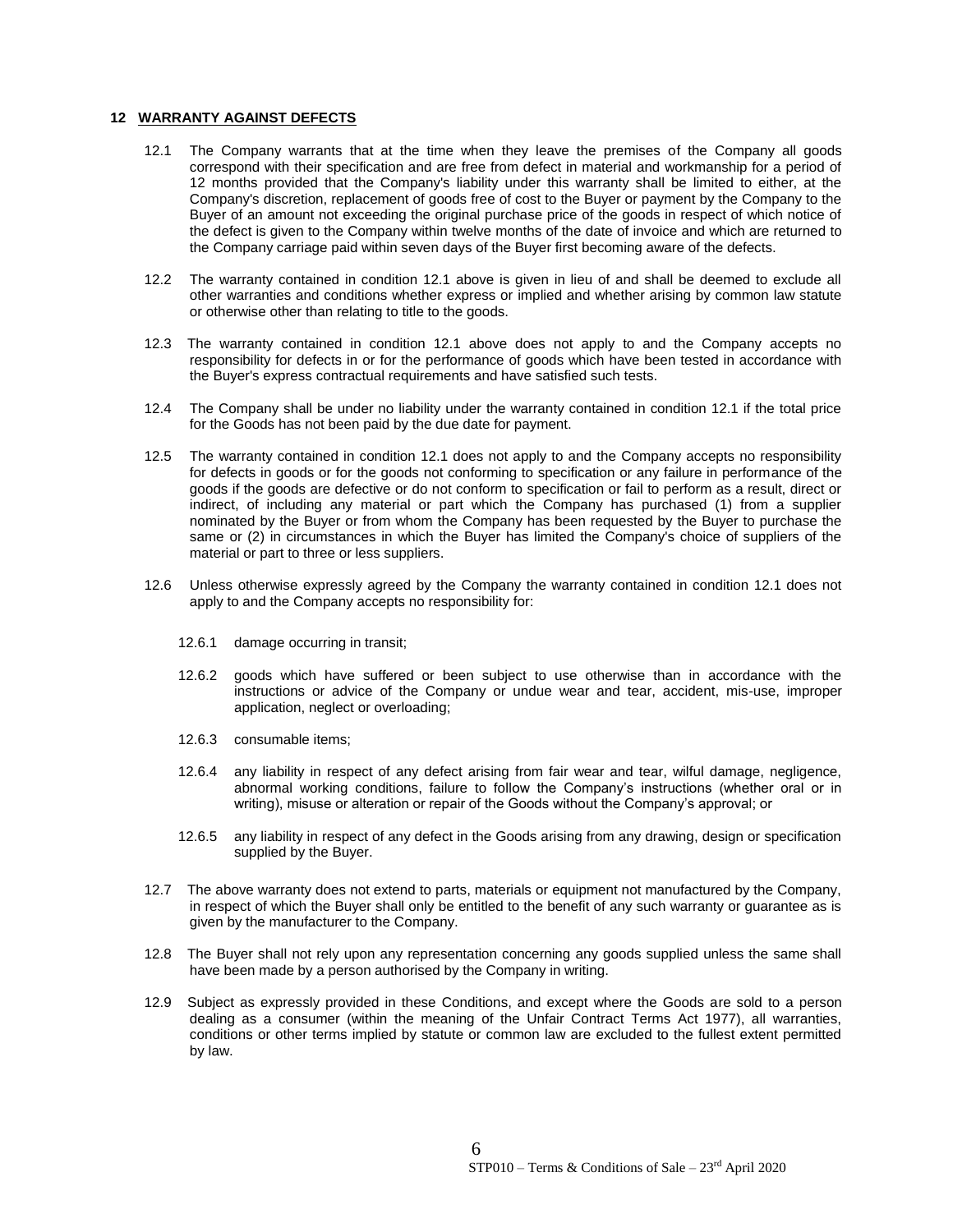- 12.10 Any claim by the Buyer which is based on any defect in the quality or condition of the Goods or their failure to correspond with specification shall (whether or not delivery is refused by the Buyer) be notified to the Company within 7 days from the date of delivery or (where the defect or failure was not apparent on reasonable inspection) within a reasonable time after discovery of the defect or failure. If delivery is not refused, and the Buyer does not notify the Company accordingly, the Buyer shall not be entitled to reject the Goods and the Company shall have no liability for such defect or failure, and the Buyer shall be bound to pay the price as if the Goods had been delivered in accordance with the Contract.
- 12.11 Where any valid claim in respect of any of the Goods which is based on any defect in the quality or condition of the Goods or their failure to meet specification is notified to the Company in accordance with these Conditions, the Company shall be entitled to replace the Goods (or the part in question) free of charge or, at the Company's sole discretion, refund to the Buyer the price of the Goods (or a proportionate part of the price), but the Company shall have no further liability to the Buyer.
- 12.12 Except in respect of death or personal injury caused by the Company's negligence, the Company shall not be liable to the Buyer in respect of the quality, condition or description of the goods or for loss or damage or by reason of any representation (unless fraudulent), or any implied warranty, condition or other term, or any duty at common law, or under the express terms of the Contract, for any direct, indirect, special or consequential loss or damage (whether for loss of profit or otherwise), costs, expenses or other claims for compensation whatsoever (whether caused by the negligence of the Company, its employees or agents or otherwise) and whether for breach of any express or implied provision of the Contract or breach of statutory or other duty which arise out of or in connection with the supply of the Goods or their use or resale by the Buyer, and the entire liability of the Company under or in connection with the Contract shall not exceed the price of the Goods, except as expressly provided in these Conditions.
- 12.13 If items or materials are supplied by the Buyer to the Company or if the Company is obliged or requested by the Buyer to purchase items or material from a supplier nominated by the Buyer or in circumstances in which the Buyer has limited the Company's choice of supplier of the items or material to three or less, in any such case for work to be performed by the Company on such items or material or for incorporation in goods to be supplied by the Company to the Buyer, the liability of the Company shall be limited to rectifying the work or satisfactorily repairing the work or in the case of items or material supplied by the Buyer to carrying out like work on replacement items or materials supplied by the Buyer free of charge and in no event shall any such liability of the Company continue after the items concerned have been inspected by the Buyer or delivered to the Buyer or have left the United Kingdom whichever shall be the earliest.
- 12.14 The Company shall not be liable to the Buyer or be deemed to be in breach of the Contract by reason of any delay in performing, or any failure to perform, any of the Company's obligations in relation to the Goods, if the delay or failure was due to any cause beyond the Company's reasonable control. Without prejudice to the generality of the foregoing, the following shall be regarded as causes beyond the Company's reasonable control:
	- 12.14.1 Act of God, explosion, flood, tempest, fire or accident;
	- 12.14.2 war or threat of war, sabotage, insurrection, civil disturbance or requisition;
	- 12.14.3 acts, restrictions, regulations, bye-laws, prohibitions or measures of any kind on the part of any governmental, parliamentary or local authority;
	- 12.14.4 import or export regulations or embargoes;
	- 12.14.5 strikes, lock-outs or other industrial actions or trade disputes (whether involving employees of the Company or of a third party);
	- 12.14.6 difficulties in obtaining raw materials, labour, fuel, parts or machinery;
	- 12.14.7 power failure or breakdown in machinery.

# **13 RISK, PROPERTY AND RETENTION OF TITLE**

13.1.1 Risk of damage to or loss of the Goods shall pass to the Buyer: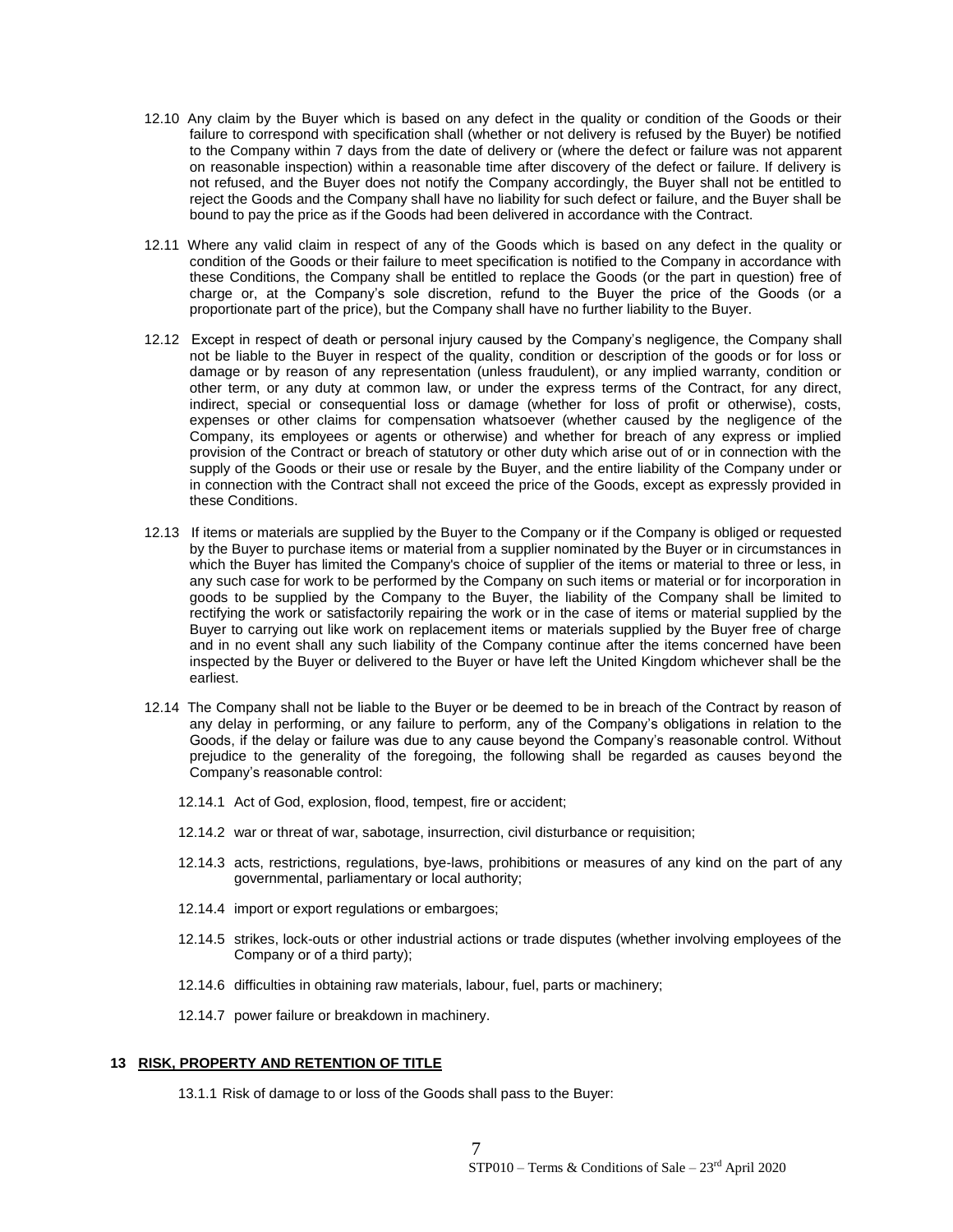- 13.1.2 in the case of Goods to be delivered at the Company's premises, at the time when the Company notifies the Buyer that the Goods are available for collection; or
- 13.1.3 in the case of Goods to be delivered otherwise than at the Company's premises, at the time of delivery or, if the Buyer wrongfully fails to take delivery of the Goods, the time when the Company has tendered delivery of the Goods.
- 13.2 Notwithstanding delivery and the passing of risk in the Goods, or any other provision of these Conditions, the property in the Goods shall not pass to the Buyer until the Company has received in cash or cleared funds payment in full of the price of the Goods and all other goods agreed to be sold by the Company to the Buyer for which payment is then due.
- 13.3 Until such time as the property in the Goods passes to the Buyer, the Buyer shall hold the Goods as the Company's fiduciary agent and bailee, and shall keep the Goods separate from those of the Buyer and third parties and properly stored, protected and insured and identified as the Company's property, but the Buyer shall be entitled to resell or use the Goods in the ordinary course of its business.
- 13.4 Until such time as the property in the Goods passes to the Buyer (and provided the Goods are still in existence and have not been resold), the Company shall be entitled at any time to require the Buyer to deliver up the Goods to the Company and, if the Buyer fails to do so forthwith, to enter upon any premises of the Buyer or any third party where the Goods are stored and repossess the Goods.
- 13.5 The Buyer shall not be entitled to pledge or in any way charge by way of security for any indebtedness any of the Goods which remain the property of the Company, but if the Buyer does so all moneys owing by the Buyer to the Company shall (without prejudice to any other right or remedy of the Company) forthwith become due and payable.
- 13.6 Notwithstanding the provisions of condition 13.1 above, the Buyer shall be entitled to dispose of the goods for the account of the Company (but so that any warranties, conditions or representations given or made by the Buyer to his customer shall not bind the Company which shall be indemnified by the Buyer in respect thereof) and to pass good title to the goods to any customer which is a bona fide purchaser for value without notice of the Company's rights.
- 13.7 Where the contract goods are resold by the Buyer and at the time of such resale the property in such goods has not passed to the Buyer then the proceeds of such resale will be held by the Buyer in a fiduciary capacity on trust for the Company and the Buyer will account to the Company for the same to the extent necessary to pay the price for the contract goods and the Company shall have the additional right to recover in the name of the Buyer (for which purpose the Company is hereby appointed the Buyer's attorney) any price payable to the Buyer by his customer but if it shall exercise such right the Company shall account to the Buyer for the balance of the amounts recovered after recouping all debts due to the Company from the Buyer and the costs of such recovery.

## **14 COMPANY'S REMEDIES**

- 14.1 If the Buyer shall make default in any material respect in its obligations to the Company, or if any distress or execution shall be levied upon the Buyer's property or assets, or if the Buyer shall make or offer any arrangement or composition with its creditors or if there shall be any other grounds upon which the Buyer shall become insolvent for the purposes of the Insolvency Act 1986 or any resolution or petition to wind up the Buyer or for the appointment of an administrator of the Buyer shall be passed or presented or if the Buyer ceases, or threatens to cease to carry on business the Company (without prejudice to any other right to which it may be entitled):-
	- 14.1.1 may suspend or terminate the contract or any unfulfilled part thereof without prejudice to its existing rights thereunder.
	- 14.1.2 may stop any goods in transit
	- 14.1.3 may recover from the Buyer's premises any goods which are the property of the Company; and
	- 14.1.4 shall be entitled to claim against the Buyer for any loss or damage sustained as a result of such suspension or termination.
- 14.2 If items or materials supplied by the Buyer for working by the Company are defective the Buyer shall be liable to the Company for the cost of all work performed by the Company thereon including work to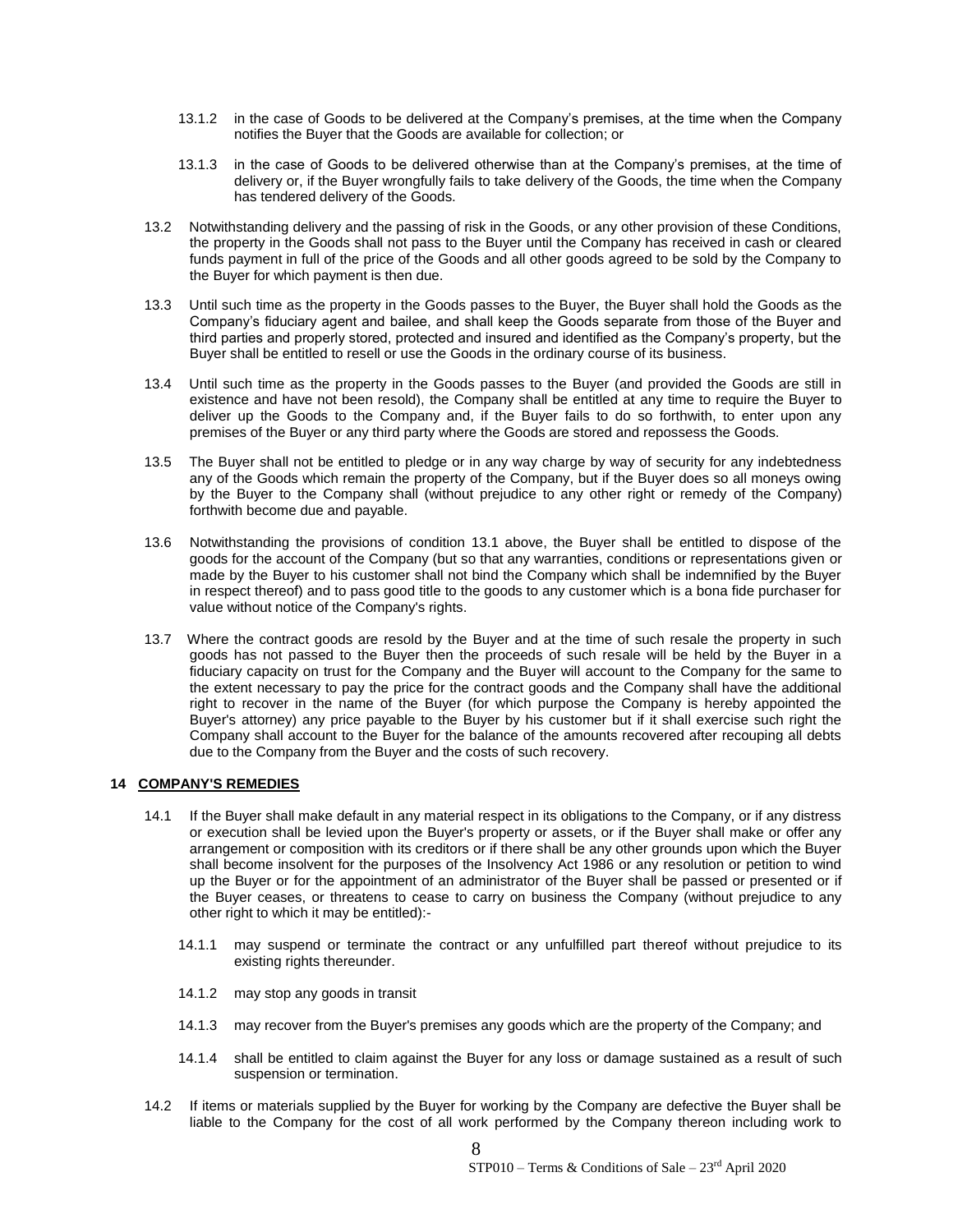remedy such defects.

### **15 INDEMNITY BY BUYER**

The Buyer shall indemnify the Company against all liabilities costs and expenses which the Company may incur by reason of any claim by any subsequent purchaser or user of the goods or of any product incorporating the goods or manufactured by using the goods or by reason of any claim by any relative or dependant of such purchaser or user arising from any defect or alleged defect in the goods or in such product except and to the extent that such liabilities, costs and expenses arise from a breach by the Company of its obligations under these conditions.

## **16 RETURNED GOODS**

- 16.1 No contract for goods ordered may be cancelled by the Buyer and save as otherwise provided in these conditions no goods may be returned without the prior written consent of the Company.
- 16.2 If the Company agrees to accept return of any goods the Buyer shall be obliged to effect the return of such goods in good condition and at its own risk and cost.
- 16.3 Notwithstanding any agreement to accept return of goods the Company will not be obliged to accept delivery of any returned goods unless they are returned in cartons which are undamaged and which have not been opened since their despatch by the Company.

## **17 HEALTH AND SAFETY**

- 17.1 The Company has available up-to-date information and/or product literature concerning the conditions necessary to ensure that the goods supplied will be safe and without risk to health when properly used. This information is and will remain available from the Company.
- 17.2 The Buyer shall be solely responsible for and shall keep the Company indemnified against any loss, liability or expenses arising directly or indirectly from use of the goods other than in accordance with their specification or the Company's operating instructions or the information and product literature referred to in condition 17.1 or (where no such specifications or instructions exist) in a manner which could not reasonably be considered to be safe and without risk.

# **18 EXPORT ONLY**

- 18.1 If the Company concludes the contract of carriage and/or arrange for the insurance of the goods for transit the Company shall be deemed to be acting solely as the Buyer's agent and sub-sections (2) and (3) of Section 32 of the Sale of Goods Act 1979 shall not be applicable.
- 18.2 In the case of any goods to be exported from the United Kingdom, the Buyer is responsible for obtaining import authorisations, and the Company shall have no obligation to despatch the goods unless and until the Buyer has provided all documentation and information necessary for export and import of the goods to be effected.

## **19 SPECIFICATIONS ETC**

Except as otherwise expressly agreed in writing, all specifications, patterns, drawings, unregistered designs, dies, moulds, tools and the like produced by the Company shall remain the property of the Company. The Buyer may not utilise, reproduce or communicate knowledge of such items and the Buyer shall return the same to the Company at the Company's request.

## **20 CUSTOMER RETURNABLE PACKAGES**

If the contract is for the supply of goods to be delivered in the United Kingdom and the Customer and the Buyer have not otherwise agreed, customer returnable packages used for delivery of the goods shall remain the property of the Company and must be returned by the Buyer to the Company within one month of such delivery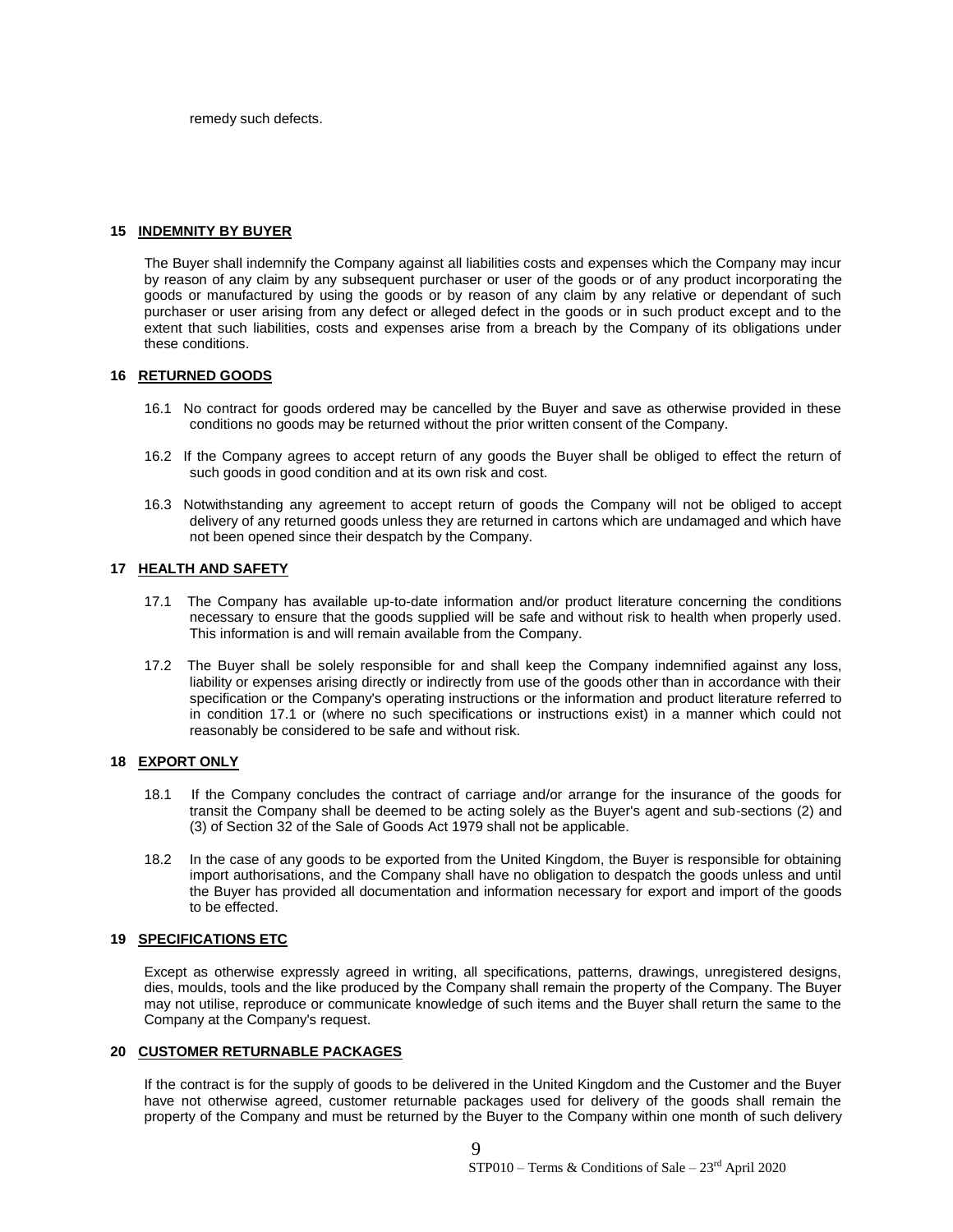in the same condition as received by the Buyer. Customer returnable packages not so returned will be charged at replacement cost and the Buyer shall be liable to the Company accordingly.

## **21 TECHNICAL DATA**

Whilst every effort has been made to ensure the accuracy of any technical data provided to the Buyer, the Company accepts no liability arising from errors or omissions therein. In particular, performance figures quoted by the Company for its products are for illustrative purposes are based upon experience, and are not warranted.

### **22 PRINCIPALS**

The contract is between the Company and the Buyer and shall not be assignable without the express written consent of the Company. The Company reserves the right to sub-contract the fulfilment of any order or contract or any part thereof.

#### **23 RIGHTS OF COMPANY**

No forbearance or indulgence by the Company shown or granted to the Buyer in respect of the terms and conditions of sale of the goods shall affect or prejudice the rights of the Company against the Buyer.

### **24 SET OFF**

The Buyer shall not be entitled to the benefit of any set-off to which the Buyer might be otherwise entitled in law or in equity. All sums payable under the contract will be payable without any deduction and the Company shall be entitled in the event of non-payment to obtain and enforce judgement thereon without any stay of execution pending the determination of any cross or counter claim by the Buyer.

### **25 LIMITATION OF LIABILITY**

Where goods have been supplied to the Buyer, the Company accepts no liability for any defect in goods or for any defective products produced by the Buyer which incorporates the goods supplied by the Company ("Defective Products") and the Buyer shall indemnify the Company against any third party actions, claims, costs and proceedings, in respect of such goods or Defective Products including claims that the specification or goods or Defective Products infringe(s) any patent (whether registered or patent pending), registered design, knowhow, copyright, trade mark or other industrial or intellectual property right of any third party. The Company gives no warranty as to the fitness for any particular purpose of or as to the performance of goods so supplied.

#### **26 CONFIDENTIALITY**

The existence of the contract its content and subject matter are confidential and shall not be disclosed by the Buyer without the prior written consent of the Company.

## **27 EFFECT OF INVALID PROVISIONS**

If any provision of the contract is held to be invalid, illegal or unenforceable in any way, the validity, legality and enforceability of the remaining provisions shall not be affected or impaired in any way.

### **28 NOTICE**

Any notice under the contract shall be in writing sent by first class pre-paid letter post or facsimile transmission confirmed by first class pre-paid letter post. Any notice to the Company shall be addressed to the Company at its registered office and to the Buyer at the address notified by the Buyer to the Company for that purpose or if none is so notified to the address of the Buyer last known to the Company. A notice given as aforesaid by post shall be deemed served forty eight hours after posting and by facsimile at the time of transmission thereof.

#### **29 ARBITRATION**

If any dispute or difference shall arise between the parties as to the meaning of this Contract or any matter or thing arising out of or connected with this Contract then it shall be referred to the determination of an arbitrator to be appointed by agreement of the parties or, in default of agreement within 21 days of the